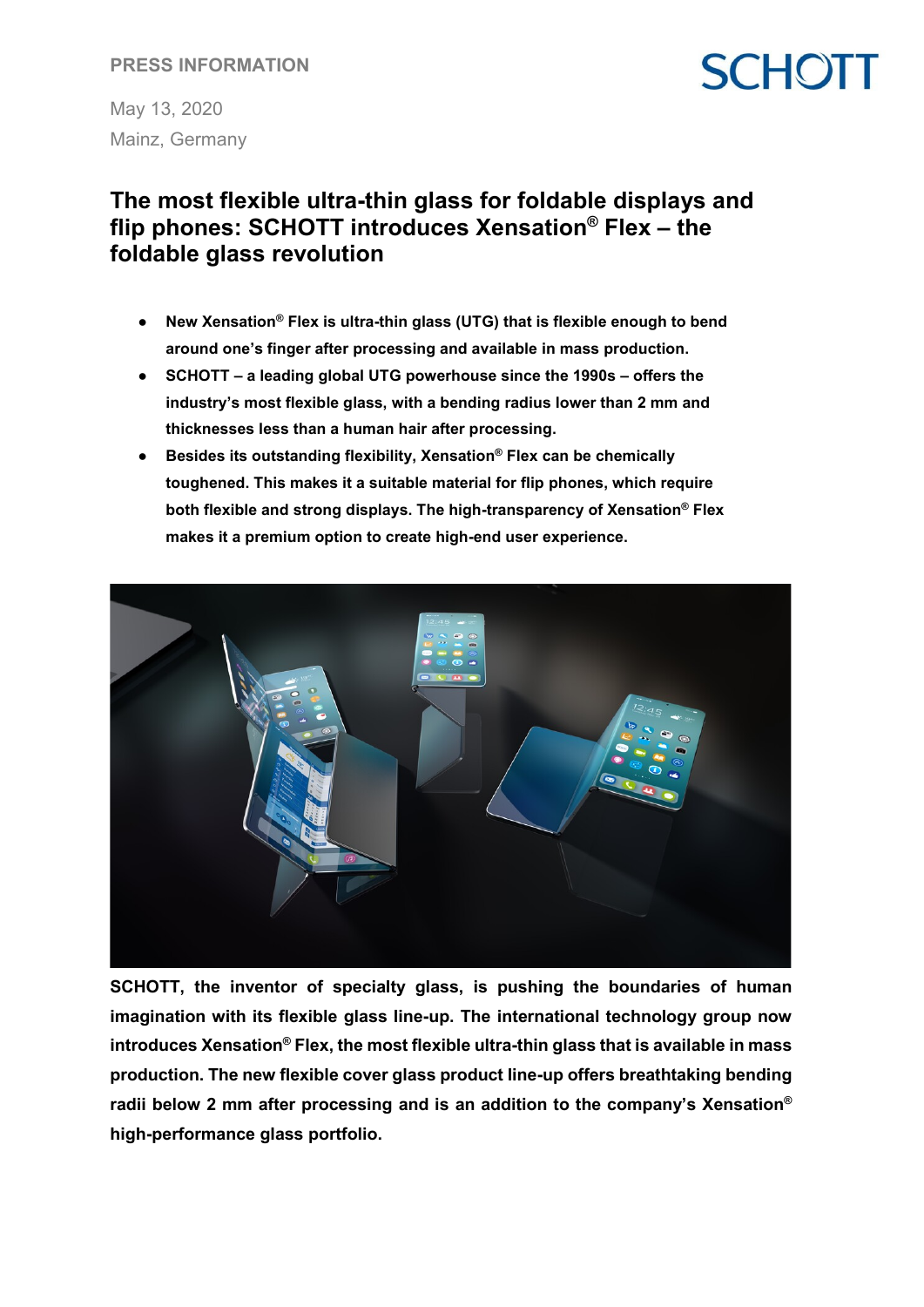# **SCHOTT**

No. 025/2020

**Mainz, Germany, May 13, 2020** – Before there were smartphones, there were flip phones, a legendary design concept that made the cell phone a must have device. Now, Samsung's impressive Galaxy Z Flip has brought flexible displays to the smartphone universe, successfully revitalizing the flip phone concept for the mobile era. As premium phone makers are constantly searching for the best components – including display materials – a flexible glass offers outstanding characteristics in regards to a premium appeal.

Dr. Feng He, Head of Global Product Mgmt. and Application of SCHOTT UTG Product: "We are supplying ultra-thin glass to Samsung now. Our customers trust in our technology and production capabilities for such high tech products. To keep this trust, we continuously improve and strengthen our ultra-thin glass offering. The official market launch of the Xensation® Flex highlights our efforts in this very demanding technology development."

With Xensation<sup>®</sup> Flex, SCHOTT is now introducing the most flexible ultra-thin glass that offers high transparency and the ability to be chemically toughened. SCHOTT sustainably produces high quality glass in Germany and then shipped to processors for further processing.

#### **Xensation**® **Flex: When glass becomes ULTRA**

Xensation® Flex offers UTG in thicknesses less than a human hair. After processing, its bending radius below 2 millimeters makes it suitable for applications in foldable displays and paves the way for unprecedented device designs – e.g. foldable smartphones, laptops, tablets or completely new product groups.

Xensation® Flex is based on experience of more than 30 years in researching and producing a wide variety of UTG, tailor-made for several applications. SCHOTT has refined the core UTG production process known as "down draw technology". During the down-draw process, a glass ribbon is pulled down from the top, moving across various rollers and through the cooling track. Thanks to this ecofriendly technique, glass of desired thinness is directly drawn from the melt to achieve stable thinness – with no further harmful acid etching needed.

#### **The Xensation® brand: High performance on hand**

Xensation® is SCHOTT's glass answer to an ever-demanding consumer electronics industry. Initially invented as a rigid, high-performance cover glass, Xensation® Flex now proves that strength can also come with the ability to bend. The broad portfolio enables designs that have never been possible before or offer industry-leading features in set drop performance or strength.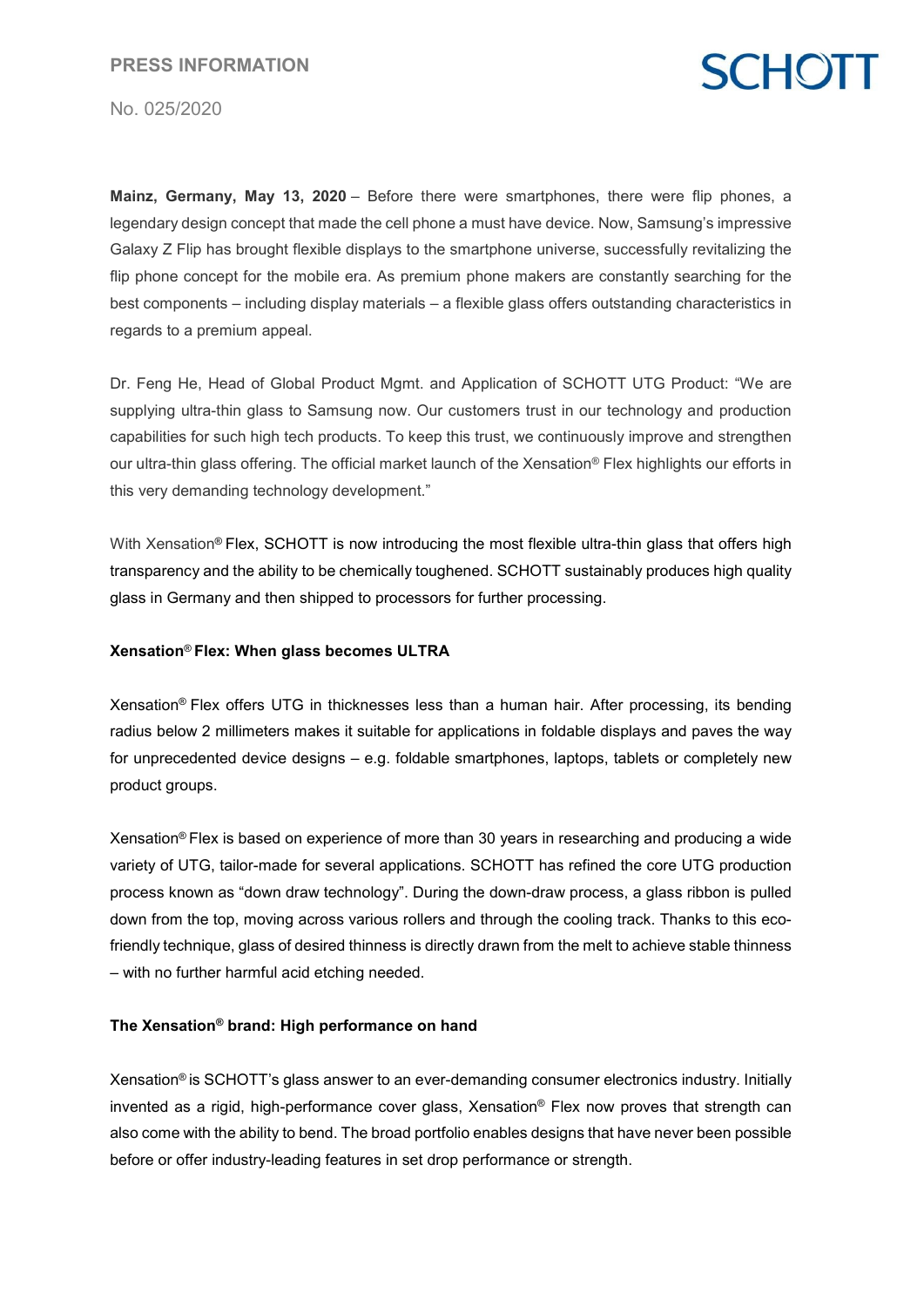#### **PRESS INFORMATION**

# **SCHOTT**

No. 025/2020

Xensation® Up. - SCHOTT's high-performance cover glass for rigid-display solutions - provides outstanding resistance against breakage, especially with regard to set drop performance. The lithium aluminosilicate (LAS) cover glass is built on a heritage of more than 130 years: SCHOTT was the first company to use LAS as a protective cover glass. Our founder, Otto Schott, was the first to document the addition of lithium to a glass mixture as part of his wide-ranging experiments that eventually led to the invention of specialty glass. LAS now provides improved strength, flexibility, and reliability for global partners.



Xensation® Up. has enabled new designs and innovations from clients, including leading smartphone manufacturers from China vivo and OPPO. vivo recently launched a series of smartphones, including NEX 3s 5G phone with a curved waterfall display, iQOO 3 5G phone, and brand new design piece X30 Pro with Alexander Wang edition and rainbow edition. OPPO just launched OPPO Smart Watch in March, 2020 with a 3D curved screen design. All of these concepts underline the market-leading capabilities of Xensation® Up. high-performance cover glass.

With deep knowledge in the smartphone market accumulated since the launch of the 1<sup>st</sup> generation in 2011, SCHOTT Xensation**®** is pushing the boundaries of display innovations. With Xensation® 3D, SCHOTT was the first cover glass maker worldwide to develop a protective smartphone cover based on aluminosilicate with the addition of lithium. Now with Xensation**®** Up. of enhanced strength and Xensation**®** Flex for foldable displays, SCHOTT Xensation**®** provides specialty glass solutions to all available display technologies with mass production capacity. With raw glass production in Germany, Xensation® is now supplying global consumer electronics markets.